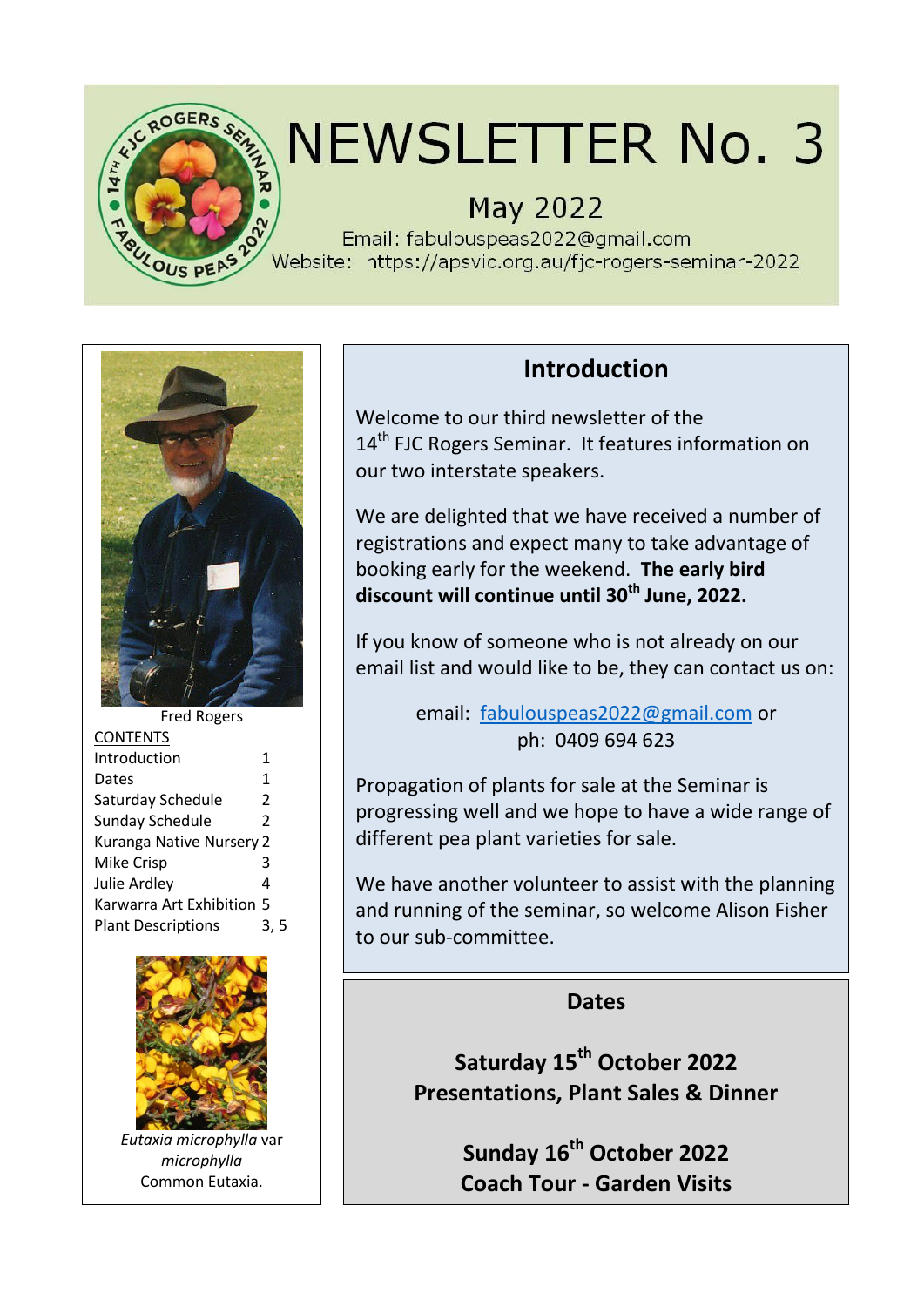### **SATURDAY SCHEDULE**

| 8.15am             | Registration, sign in and plant sales                                                                                 |
|--------------------|-----------------------------------------------------------------------------------------------------------------------|
| 9.00am             | Welcome                                                                                                               |
| 9.30am             | "A Guide to Identifying the genera of Faboideae"<br>presented by Marilyn Bull                                         |
| 10.15am            | Morning tea                                                                                                           |
| 11.00am            | Keynote address presented by Professor Mike Crisp<br>"The egg-and-bacon peas: origin, distribution<br>and evolution." |
| 12noon             | Lunch                                                                                                                 |
| 1.00 <sub>pm</sub> | "Legume Rhizobia Symbiosis" presented by Dr Julie Ardley                                                              |
| 1.45pm             | "Propagation of peas" presented by Mandy Thomson                                                                      |
| 2.20 <sub>pm</sub> | Afternoon tea                                                                                                         |
| 2.50 <sub>pm</sub> | "Horticulture and Cultivation of peas" presented by<br>Royce Raleigh                                                  |
| 3.25pm             | "Peas in Art" presented by John Thompson                                                                              |
| 4.15pm             | Close                                                                                                                 |
| 4.15pm             | Kuranga Native Nursery and Paperbark Cafe will be open                                                                |
| 6.00pm             | Pre-dinner                                                                                                            |
| 6.30pm             | Dinner at York on Lilydale                                                                                            |
| 7.30pm             | Guest speaker, APS Vic President Chris Clarke                                                                         |
| 9.00pm             | Close                                                                                                                 |



*Gastrolobium racemosum* Net-leaved Poison

- The bus tours, on Sunday, will all depart from York on Lilydale around 9.00am.
- All bus tours will return to York on Lilydale around 5.00pm.
- The tours will visit 2 private gardens Bev Fox (in The Basin), Marilyn Bull (in Montrose), and 2 public gardens - Maranoa Botanic Gardens and Karwarra Australian Botanic Garden and Nursery.

**SUNDAY SCHEDULE**

 The Donvale garden of Bill Aitchison and Sue Guymer will also be open on the Monday morning.



Kuranga Native Nursery is located about 1km further along York Rd. Their normal closing time is 5.00pm but they have kindly agreed to remain open late on the Saturday. For anyone wishing to buy further plants you should visit

Kuranga following the close of the Saturday proceedings (around 4.30pm).

#### **ERRATA Nightcap at York on Lilydale**

The phone number is: (03) 9736 4000 The booking Code for a discount: YORKEVENT22 Book at: yorkonlilydale.com.au

NOTE: booking information in earlier newsletters was incorrect. The above details should be used.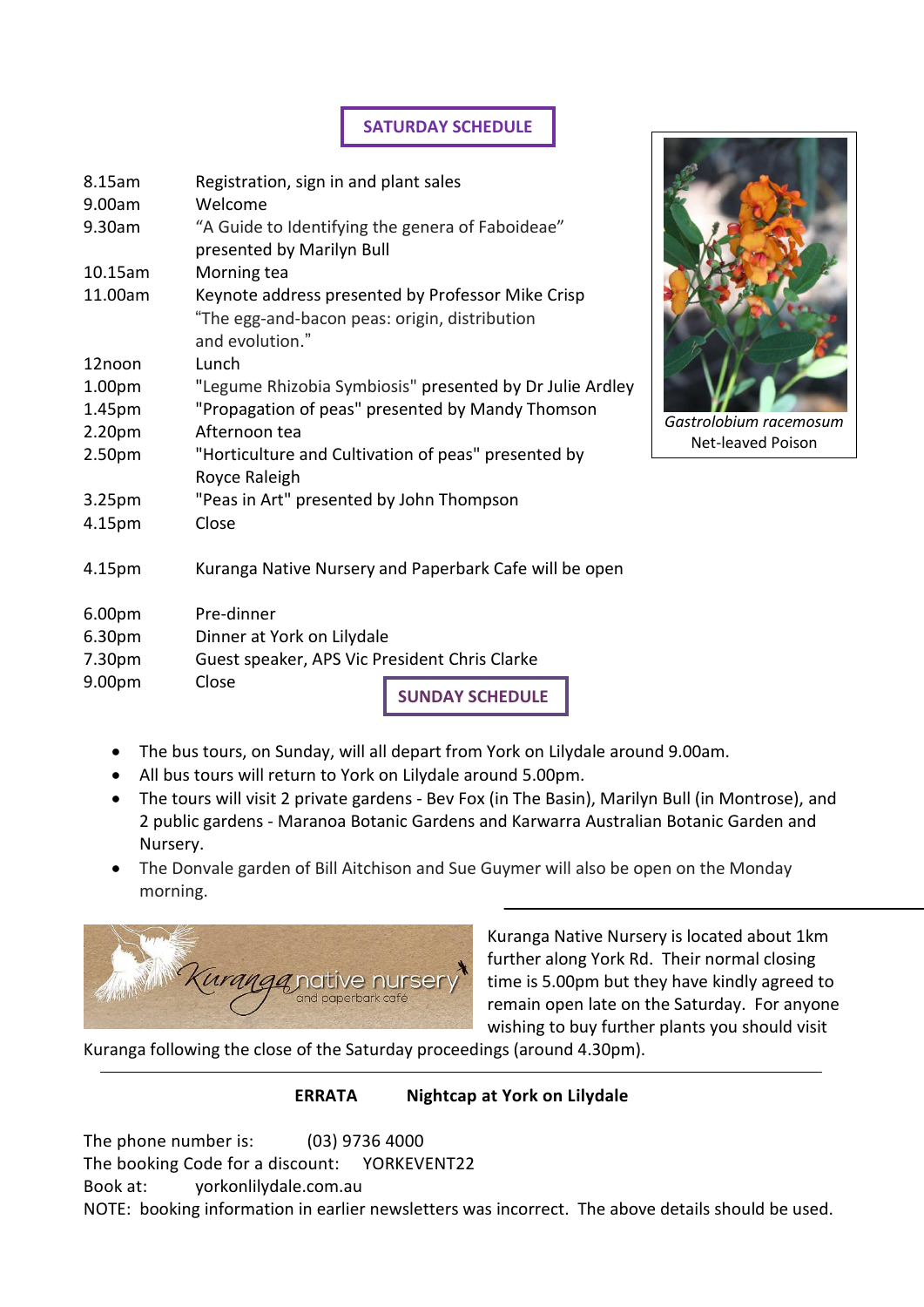#### **PROFESSOR MIKE CRISP**



Professor Mike Crisp studied long-term change in arid zone vegetation for his PhD at the University of Adelaide and graduated in 1976. From 1975-1989, he was a research scientist and herbarium curator at the Australian National Botanic Gardens in Canberra. He was posted as the Australian Botanical Liaison Officer at the Royal Botanic Gardens, Kew, London, in 1981-2. In 1990 he took up a lectureship in plant systematics in the Division of Botany and Zoology at The Australian National University, where he became head of school in 2001-3 and Professor from 2004.

He has developed an expertise in phylogenetics and

classification of Australian plants, particularly the pea-flowered legumes, revising (with collaborators) the large genera *Daviesia*, *Gastrolobium*, *Gompholobium* and *Jacksonia*.

In 2020, he made a permanent move to Brisbane, although he remains active in research and still has an emeritus position at ANU, as well as an honorary position at the University of Queensland. In recent years Mike has been mainly working on eucalypts, but continues to be interested in the peas. He is currently collaborating on a research project with *Pultenaea*.

Professor Mike Crisp will present: **"The egg-and-bacon peas: origin, distribution and evolution."**

**ABSTRACT:** The legumes are the most diverse plant family in Australia, with ca 3,600 species. This talk will focus on the endemic egg-and-bacon pea group, Fabaceae tribes Bossiaeeae and Mirbelieae, which comprise 44% of Australia's peas with 32 genera and 766 species. He will first summarise their distribution, and their evolutionary and biogeographic origins. Much of his research has focussed on *Daviesia*, one of the largest egg-and-bacon genera, and he will talk about some recent work sorting out a problematic group of cryptic species occurring in mallee communities across southern Australia, including Victoria. Then he will describe the specialised pollination mechanisms of peas, how he and collaborators analysed evolutionary shifts between different mechanisms, and the likely effects of these shifts on the diversification of species. Finally, he will talk about ongoing research on the taxonomy of the *Pultenaea* group.



Page 2 photo: *Gastrolobium racemosum* Net-leaved Poison (photo by Marilyn Bull)

One of the WA Poison bushes, *Gastrolobium racemosum* is an erect shrub to 2.5 m high. It occurs naturally on sand or clay-loam soils in the Esperance area. It should be adaptable to most well drained soils.

Tough, leathery oblong leaves have a network of veins. They are large ranging from 4-60 mm long and 8-20 mm wide, on angular stems. Stipules are present.

Well displayed terminal racemes of orange flowers to 15 mm long have yellow and red blotches and wings. They occur from late winter to end of spring.

This is a plant worth trying for a narrow place in the garden where the flowers are allowed to shine. Just remember not to chew on the leaves!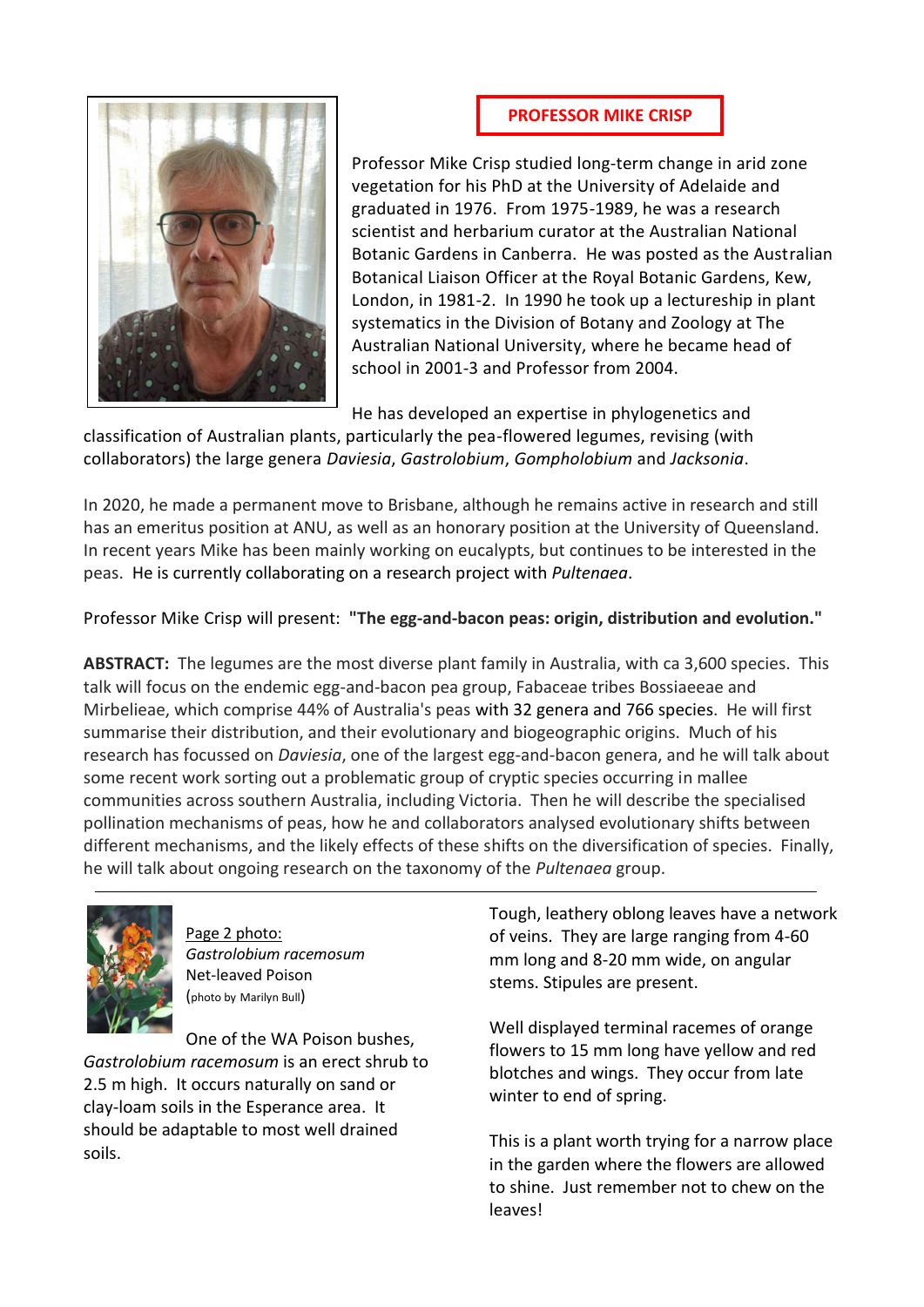



Dr Julie Ardley is a post-doctoral researcher at Murdoch University, Western Australia. She is the author of over 45 research papers and book chapters on the legume-rhizobia symbiosis. Her research is focused on rhizobial systematics and the genetic determinants of rhizobial biogeography and interactions with plant hosts.

Dr Julie Ardley will present:

**"The Legume-Rhizobia symbiosis: identifying the rhizobia that nodulate Australian native legumes and using them to improve growth and establishment"**

**ABSTRACT:** The nitrogen-fixing symbiosis between legumes and soil-dwelling bacteria known as rhizobia is of global importance to both natural and agricultural ecosystems. The symbiosis is initiated when the legumes and the bacteria send chemical signals to each other that allow the rhizobia to infect the host plant and result in the formation of a specialized organ known as a root nodule. Within the root nodule cells the rhizobia supply nitrogen to the legume in exchange for plant-supplied nutrients. Although many different species of rhizobia have been described, most legumes are very selective and will only nodulate with one or a few rhizobial species.

While much is now known about the rhizobia that nodulate agricultural legumes, we still know comparatively little about the symbiotic relationships between wild legumes and their rhizobia. This is especially true for the diverse and species-rich Australian legume flora. However, recent interest in growing native Australian plants and in using legume species to help with rehabilitation of disturbed sites has prompted new research into the rhizobia that nodulate Australian legumes. This talk will provide an overview of the legume-rhizobia symbiosis and will also present our recent research findings on identifying the rhizobia we have isolated from a range of Australian legumes and our progress in developing rhizobial inoculants that can be used to improve the growth of these legumes in plant nurseries, or in rehabilitation sites.